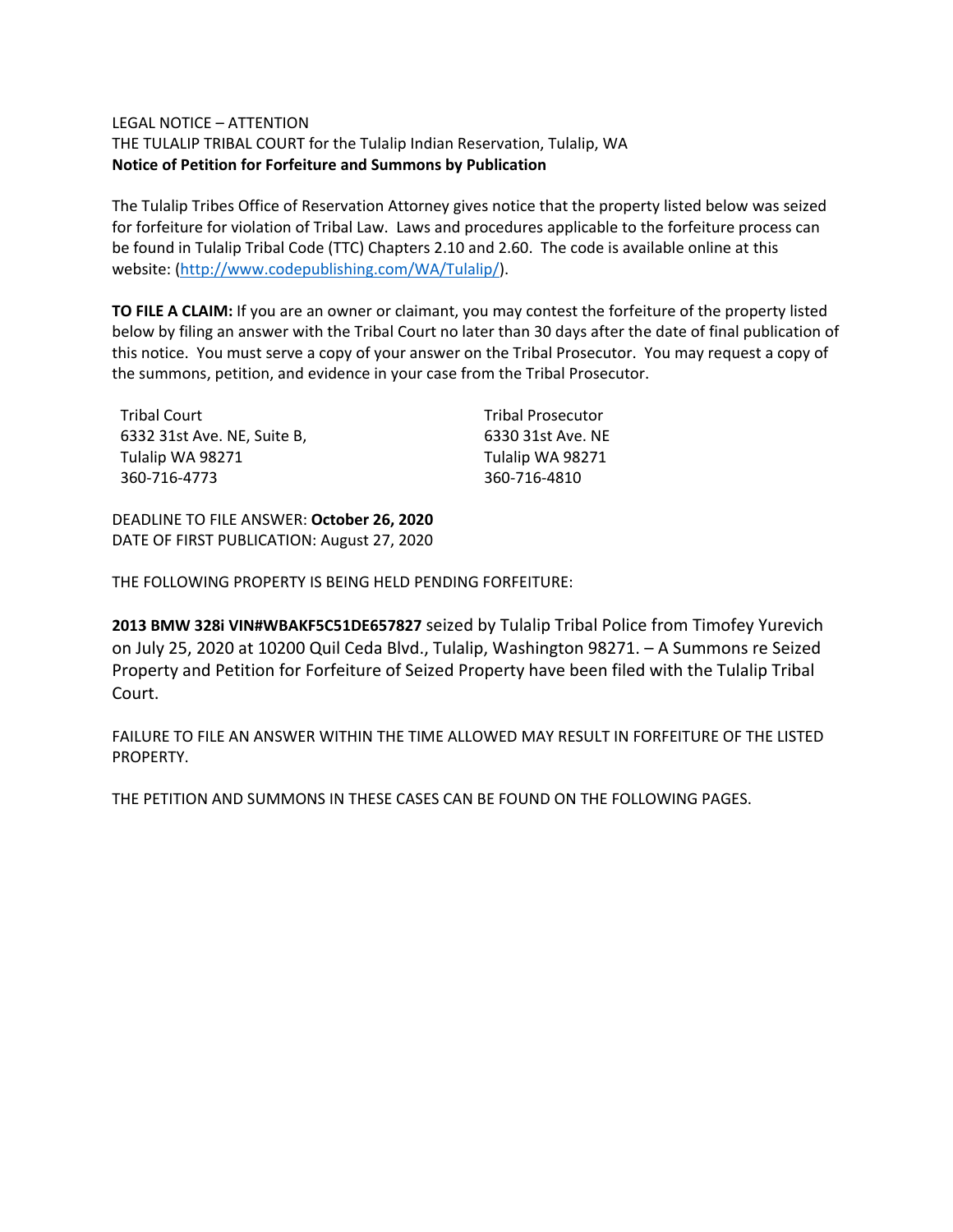|                |                                                                                                                                                                                                                                                                                  | 2020 AUG 24 AM 7:32                                                                     |  |
|----------------|----------------------------------------------------------------------------------------------------------------------------------------------------------------------------------------------------------------------------------------------------------------------------------|-----------------------------------------------------------------------------------------|--|
|                |                                                                                                                                                                                                                                                                                  | TULALEP TRIBAL COURT                                                                    |  |
| $\overline{2}$ |                                                                                                                                                                                                                                                                                  | OLENS ABRO                                                                              |  |
| 3              | IN THE TULALIP TRIBAL COURT<br>FOR THE TULALIP INDIAN RESERVATION                                                                                                                                                                                                                |                                                                                         |  |
| $\overline{4}$ | <b>TULALIP, WASHINGTON</b>                                                                                                                                                                                                                                                       |                                                                                         |  |
| 5              | IN REM THE FORFEITURE OF:                                                                                                                                                                                                                                                        | NO. QCV-CV-FO-2020-OS TO                                                                |  |
| 6              | 2013 BMW 328I                                                                                                                                                                                                                                                                    | <b>SUMMONS RE SEIZED PROPERTY</b>                                                       |  |
| $\overline{7}$ | VIN #WBAKF5C51DE657827                                                                                                                                                                                                                                                           | TPD Incident No.<br>20-1727                                                             |  |
| 8              |                                                                                                                                                                                                                                                                                  | P. Phillip<br>Primary Officer                                                           |  |
| 9              |                                                                                                                                                                                                                                                                                  | . (Clerk's Action Required)                                                             |  |
| 10             | TO:<br>Timofey Yurevich                                                                                                                                                                                                                                                          | Timofey Yurevich                                                                        |  |
| 11             | 8428 Eastview Avenue<br>Everett, WA 98207                                                                                                                                                                                                                                        | 8428 Eastview Avenue<br>Everett, WA 98208                                               |  |
|                |                                                                                                                                                                                                                                                                                  |                                                                                         |  |
| 12             | YOU ARE HEREBY NOTIFIED that the Tulalip Tribes, Plaintiff, by and through its<br>prosecuting authority, has filed a petition with the Court that seeks to have forfeited, to the<br>benefit of the Tribes, certain property that you allegedly own, claim, or have an interest. |                                                                                         |  |
| 13             |                                                                                                                                                                                                                                                                                  |                                                                                         |  |
| 14             |                                                                                                                                                                                                                                                                                  |                                                                                         |  |
| 15             |                                                                                                                                                                                                                                                                                  | Pursuant to Chapter 2.60.070§(4)(a), of the Tulalip Tribes Code of Law, you have thirty |  |
| 16             | (30) days after you have been served the petition and this summons to file with the Court a                                                                                                                                                                                      |                                                                                         |  |
| 17             | response to the allegations described in the petition. No extension of the time for filing the                                                                                                                                                                                   |                                                                                         |  |
| 18             | response may be granted. Failure to respond within 30 days may bar you from presenting                                                                                                                                                                                           |                                                                                         |  |
| 19             | evidence at any later evidentiary hearing regarding the seized property. Further, if no response                                                                                                                                                                                 |                                                                                         |  |
| 20             | is filed within 30 days after service of the petition and summons, the Court, upon motion of the                                                                                                                                                                                 |                                                                                         |  |
| 21             | Tribes, shall order the property forfeited to the Tribes.                                                                                                                                                                                                                        |                                                                                         |  |
| 22             |                                                                                                                                                                                                                                                                                  | Chapter $2.60.070\{(4)\}$ governs responses to forfeiture petitions. The Clerk's Office |  |
| 23             | does not provide legal advice. It is your responsibility to familiarize yourself with the applicable                                                                                                                                                                             |                                                                                         |  |
| 24             | law—which is<br>available<br>from<br>tribal                                                                                                                                                                                                                                      | the<br>Clerk's<br>Office<br>and<br>on-line<br>at:                                       |  |
| 25             | http://www.codepublishing.com/WA/Tulalip/                                                                                                                                                                                                                                        |                                                                                         |  |
| 26             |                                                                                                                                                                                                                                                                                  |                                                                                         |  |

 $\mathbf 1$ 

 $\hat{\mathcal{L}}$ 

 $\begin{array}{ccc} \omega^{\frac{1}{2}+\epsilon} & \epsilon & \frac{1}{2} \frac{\omega_{\text{min}}}{\omega} & \frac{\omega_{\text{min}}}{\omega} \\ \frac{\omega_{\text{min}}}{\omega} & \epsilon & \frac{1}{2} \frac{\omega_{\text{min}}}{\omega} & \frac{\omega_{\text{min}}}{\omega} \\ \frac{\omega_{\text{min}}}{\omega} & \epsilon & \frac{\omega_{\text{min}}}{\omega} & \frac{\omega_{\text{min}}}{\omega} & \frac{\omega_{\text{min}}}{\omega} \end{array}$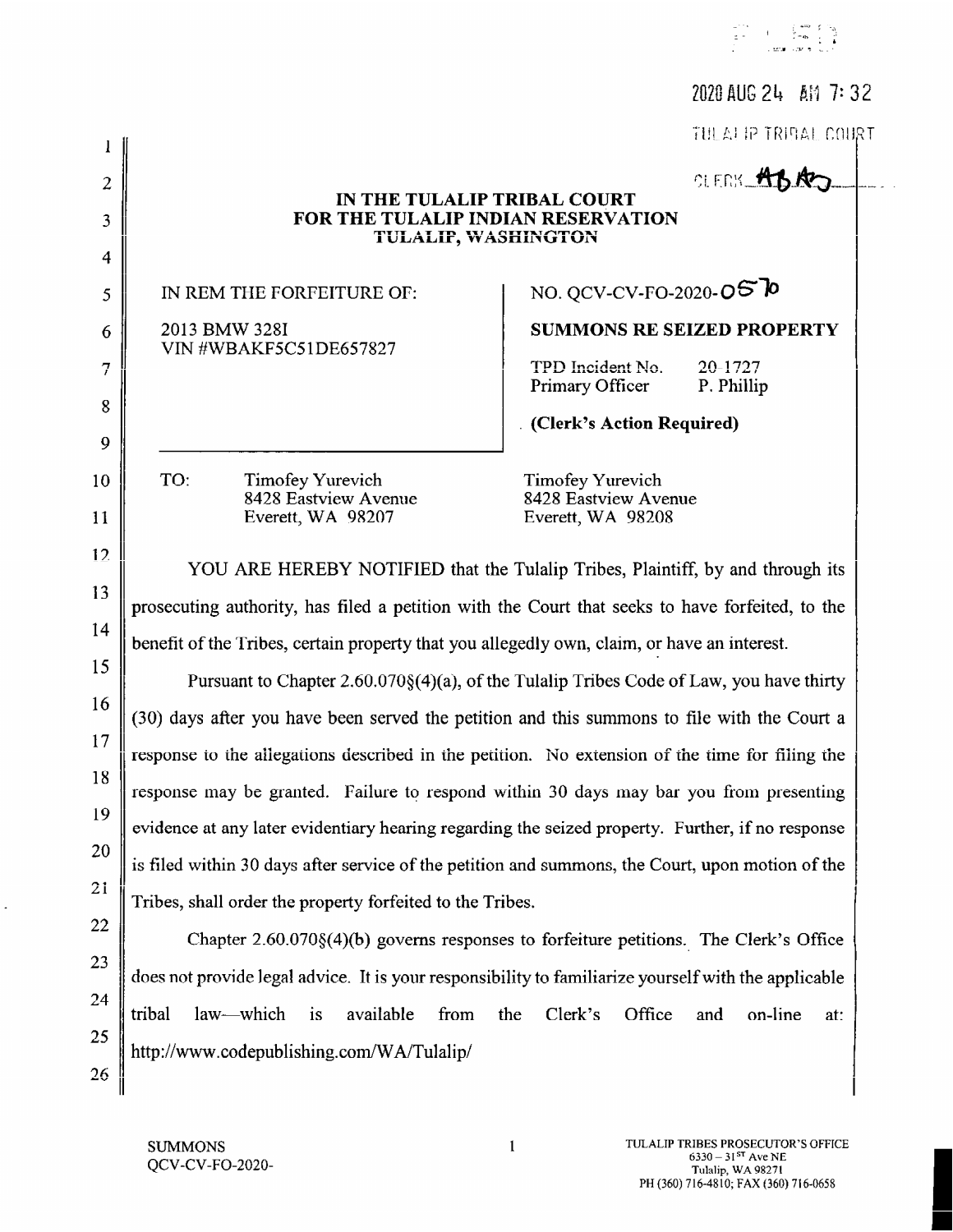| 1               | Your response must be mailed to, or personally filed with, the Clerk's Office at 6332-  |
|-----------------|-----------------------------------------------------------------------------------------|
| $\overline{2}$  | 31st Ave NE, Suite B, Tulalip WA 98271.                                                 |
| 3               | Questions regarding the petition should be addressed to the Tulalip Tribes Prosecutor's |
| $\overline{4}$  | Office at 360-716-4810, not to the Clerk's Office.                                      |
| 5               |                                                                                         |
| 6               | DATED this 24 <sup>th</sup> day of <b>AUGUSt</b> , 2020.                                |
| 7               |                                                                                         |
| 8               |                                                                                         |
| 9               | <b>CLERK OF THE COURT</b>                                                               |
| 10              |                                                                                         |
| 11              |                                                                                         |
| 12              |                                                                                         |
| 13              |                                                                                         |
| 14              |                                                                                         |
| 15              |                                                                                         |
| 16              |                                                                                         |
| 17              |                                                                                         |
| 18              |                                                                                         |
| 19              |                                                                                         |
| 20              |                                                                                         |
| 21              |                                                                                         |
| $\overline{22}$ |                                                                                         |
| $\overline{23}$ |                                                                                         |
| 24              |                                                                                         |
| 25              |                                                                                         |
| 26              |                                                                                         |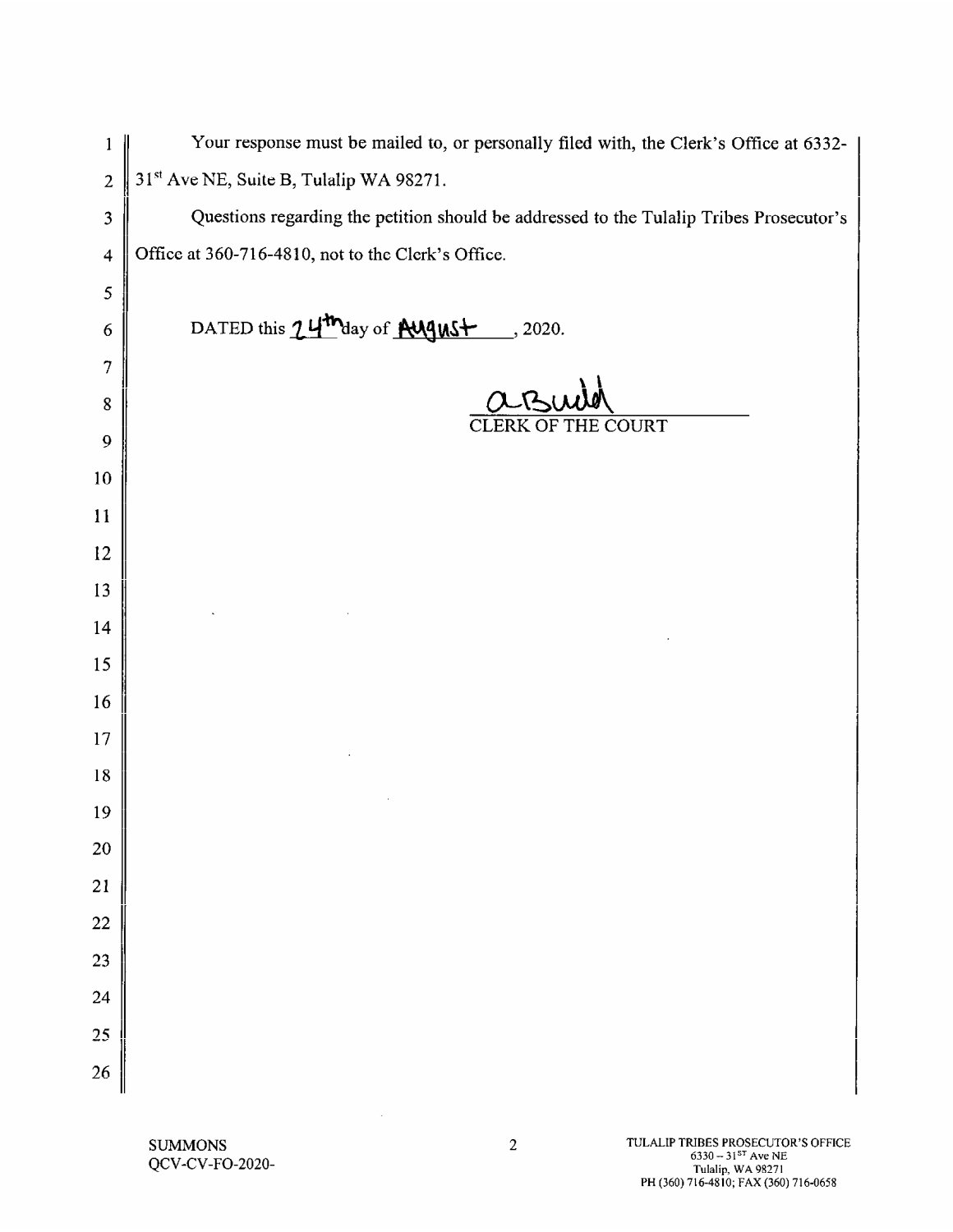2020 AUG 24 AM 7:32 TULALIP TRIBAL COURT

OLERY AYS TOP

## IN THE TULALIP TRIBAL COURT FOR THE TULALIP INDIAN RESERVATION TULALIP, WASHINGTON

IN REM THE FORFEITURE OF: 2013 BMW 328I VIN #WBAKF5C51DE657827

NO. QCV-CV-FO-2020- 0510

## PETITION FOR FORFEITURE OF **SEIZED PROPERTY**

TPD Incident No. Primary Officer

20-1727 P. Phillip

COMES NOW the Tulalip Tribes, Plaintiff, by and through its prosecuting authority, to  $11$ petition the Court to institute proceedings for the forfeiture of the property described in section  $12$ I, below. The Court has subject matter jurisdiction over these proceedings, and this Petition is 13 made pursuant to, Chapter 2.60 of the Tulalip Tribes Code of Law.

 $\mathbf{I}$ .

## 14 15 16 17

18

19

20

21

22

23

24

25

26

 $\mathbf{I}$ 

 $\overline{2}$ 

3

4

5

6

 $\overline{7}$ 

8

9

10

# As described in detail in Tulalip Police Incident Report #20-1727, which is on file with the Tulalip Tribal Court under this cause number, on or about the 25<sup>th</sup> day of July, 2020, Tulalip

**SUBJECT PROPERTY** 

Tribal Police (TPD) seized a 2013 BMW 328I & VIN # WBAKF5C51DE657827 from Timofey Yurevich (driver/registered owner) in the vicinity of 10200 Quil Ceda Blvd., Tulalip, Washington in connection with narcotics trafficking on the Tulalip Reservation.

#### П. **AUTHORITY**

Because the Subject Vehicle was used or was intended to be used to facilitate the transportation, sale, receipt, possession, or concealment of a controlled substance, listed chemical, or proceeds from the sale of a controlled substance in violation of Tulalip Law, it is subject to forfeiture pursuant to Tulalip Tribal Code 2.60.020§(5).

 $\mathbf{1}$